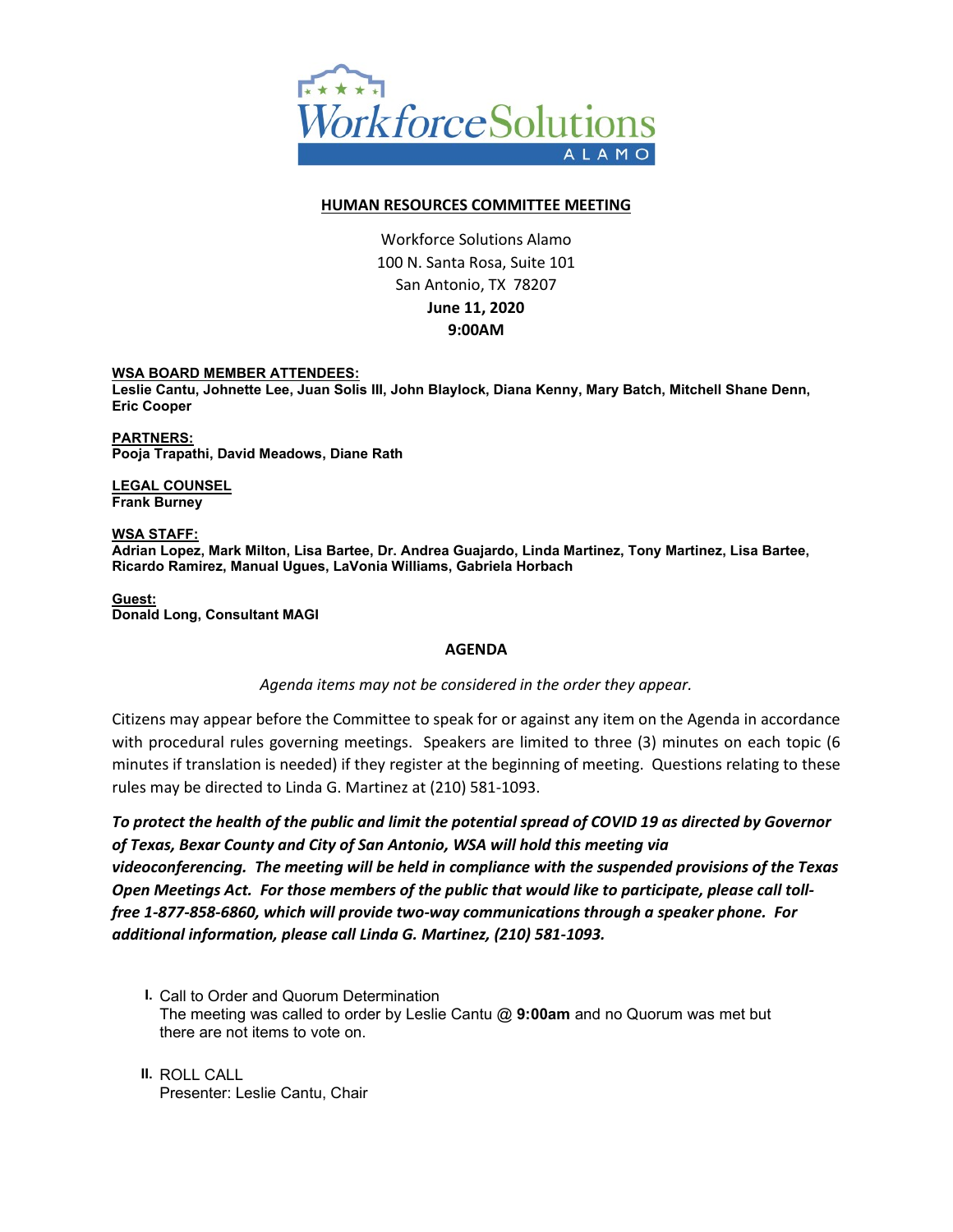- **III.** Declarations of Conflict of Interest Presenter: Chair Cantu **There was no conflict of interests declared.**
- **IV.** Public Comment Presenter: Chair Cantu **There were no Public Comments**
- **V.** DISCUSSION AND POSSIBLE ACTION REGARDING PREVIOUS MINUTES January 17, 2020 Presenter: Leslie Cantu, Chair Minutes approved MOVED BY \_\_\_**John**\_**Blaylock**\_\_\_\_\_\_\_\_\_ SECOND BY\_\_**Mary Batch**\_\_\_\_\_\_\_\_\_\_\_\_\_\_\_\_
- **VI.** DISCUSSION AND POSSIBLE ACTION Presenter: Lisa Bartee, HR Manager
	- a) WSA Employee Handbook Revision
		- Addressed Staff Concerns (Hours Worked/PTO/Hiring Process)
		- Policies Changed
		- Implemented LMS System
		- Defined reporting structures/grievance procedures
		- PTO Rollover

- New Policies added (Supervisory, weapons, emergency leave pool, compensatory time, telecommute & social media)

b) Organizational Review

- Proposed amendment to remove section regarding time in position and replace with performance-based evaluations thus creating incentive pool.

- Compensation adjustments: Motion to move forward with option "4" as outlined.

MOVED BY \_\_\_**John Blaylock**\_\_\_\_\_\_\_\_ SECOND BY\_\_**Juan Solis**\_\_\_\_\_\_\_\_\_\_\_\_\_\_\_\_

- c) HR Consultant (Briefing) Timeline & Next Steps -Adrian: Consider as a briefing and will vote next week
- **VII.** Chair Report

Presenter: Leslie Cantu, Chair

**VIII. Executive Session:** 

**Pursuant to Chapter 551 of the Texas Open Meetings Act, the Committee may recess into Executive Session for discussion on any issue for which there is an exception to the Act as set out in section 551.071 et. seq. including, but not limited to, the following:** 

- **a. Government Code §551.072 – Discussions Regarding Purchase, Exchange, Lease, or Value of Real Property if Deliberation in an Open Meeting Would Have a Detrimental Effect on the Position of Workforce Solutions Alamo in Negotiations with a Third Party;**
- **b. Government Code §551.071 - All Matters Where Workforce Solutions Alamo Seeks the Advice of its Attorney as Privileged Communications under the Texas Disciplinary Rules of Professional Conduct of the State Bar of Texas:**